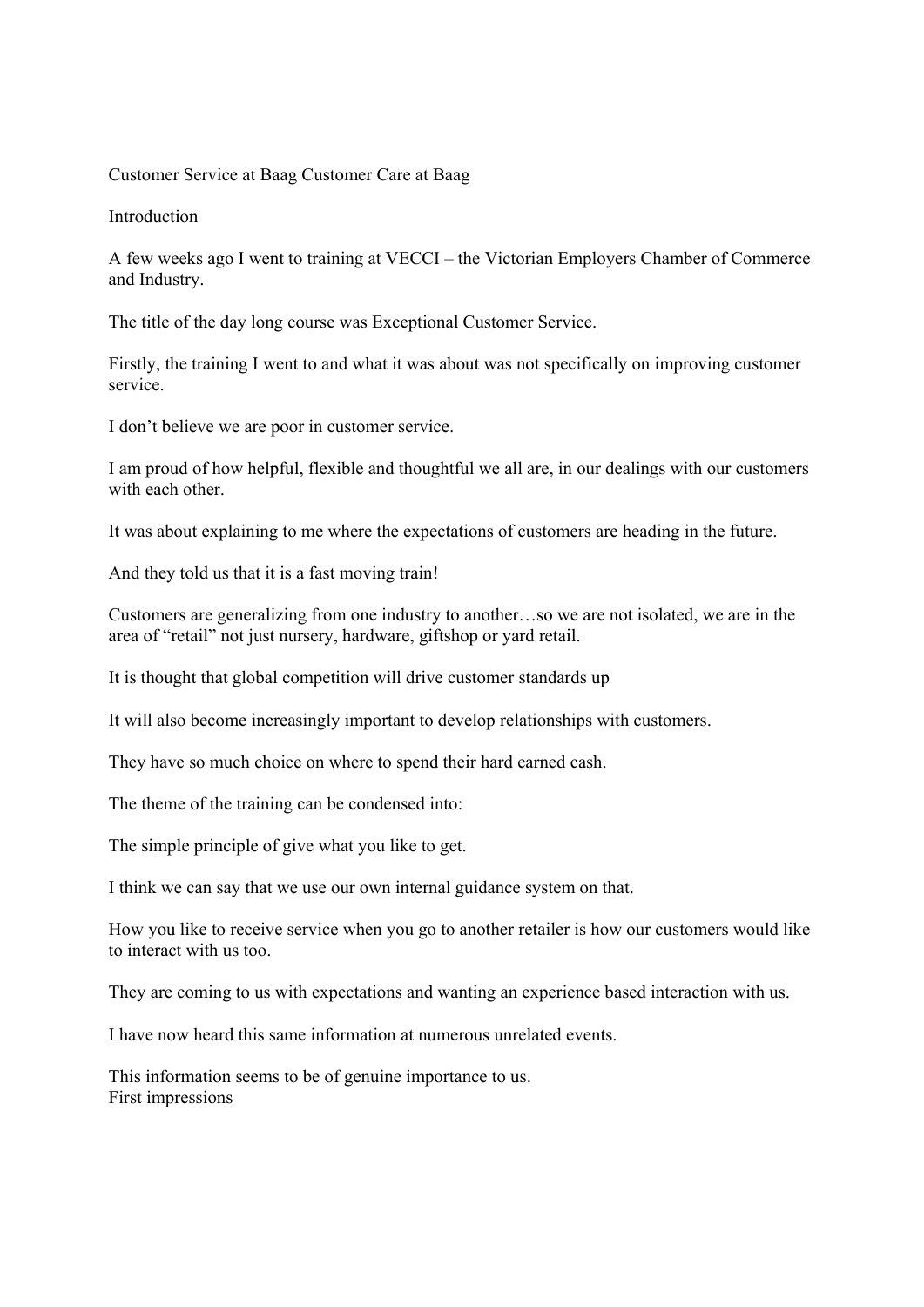As they say you only get one chance at first impressions.

Research says that the first point of contact with us is actually felt on an emotional level.

It can be about how a customer feels when they come here, into the business and their initial connections with staff.

First Impressions applies for the whole presentation of our business, at the first points of contact for instance – our frontage, signage, display gardens product set up in front of the shop, the gift shop through gallery and also past the registers and then into the nursery scene! RO down the drive of course to the landscape supplies!

We have to project range and value in those first glancing seconds.

So we might not put our most costly items at the beginning of their experience.

The information I have been given is that customers really want to be acknowledged, with eye contact or a nod of the head.

Generally the thought at the moment is if they want help they will ask.

It is tricky, some people want to be left alone and others are, well very keen to have your time.

We are lucky, we seem to have a demographic that is varied, which means we have great opportunity to talk at least to different people with different needs and attitudes and expectations and values and needs.

And because we are dealing with customers so much over the telephone, a really good technique is to smile before answering the phone…it translates down the line!

I am really proud of the fact that we are authentic and unique

Who are our customers?

Paying patrons! Each other! Maybe even our suppliers....if we can help them they help us!

Getting customers to come

It is really hard to get people to come in, when they have other choices.

Like the big boxes.

Which is why we always want to convert them into a regular customer.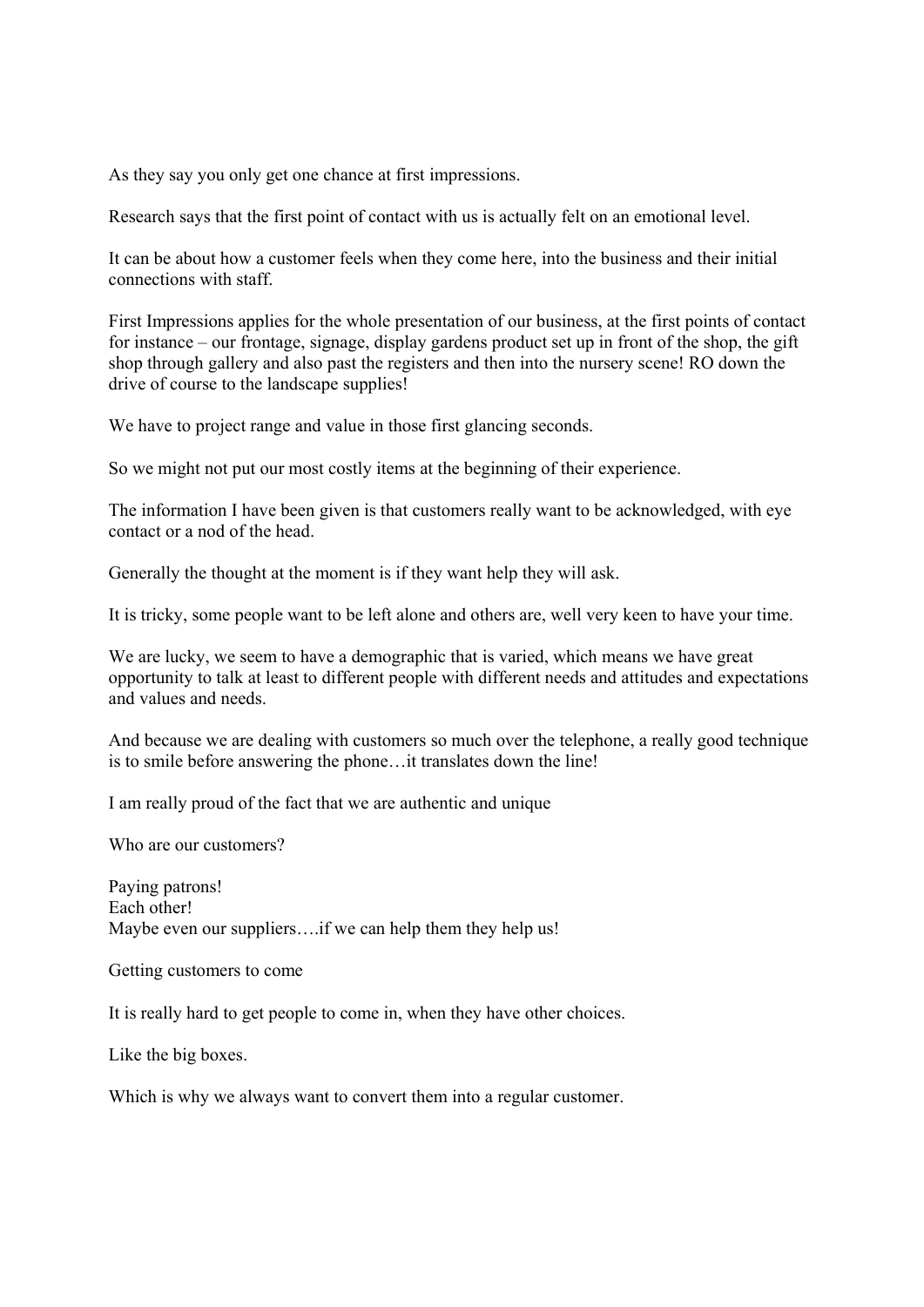The statistic is that it costs 17 times more money to get a customer than to keep a customer.

How many times have we heard that people don't stop although they have been going past for years?

Or they didn't know what was going on in here, but now that they have stopped wow!

OR that they really really love what we do at baag.

I have been told on more than one occasion that people come here if they are feeling a bit low…it cheers them up.

We collectively provide people with that experience.

It is a very big movement at the moment in retailing about being local. And BAAG is a very local identity.

This preference for some people to shop local is in part related to:

– providing relevant to the customer – service, expertise and competitive prices (not necessarily the cheapest).

– Also trust and authenticity is something we do because we are local, and there are perceptions that it is more personal and that we have more invested in the customer – than say a multi-store based company.

What do our customers want?

This was a group exercise and the list is, probably in reasonable order of importance:

1. THEY WANT WHAT THEY CAME FOR. Delivery of product and service as agreed – time, cost, quality etc

2. A quality product and service – one that is representative of the price paid

3. A positive experience. That is the shopping experience, the facilities, finding what they need, getting the assistance they need.

#### 4. GENUINE KNOWELDGE AND HELP AND TO INFORM THEM

Customer assistance that displays the product and services available and providing the best match for the customers needs.

When people ask a question  $-$  it's because they don't generally know the answer. I know we get those folk who are trying to test us too!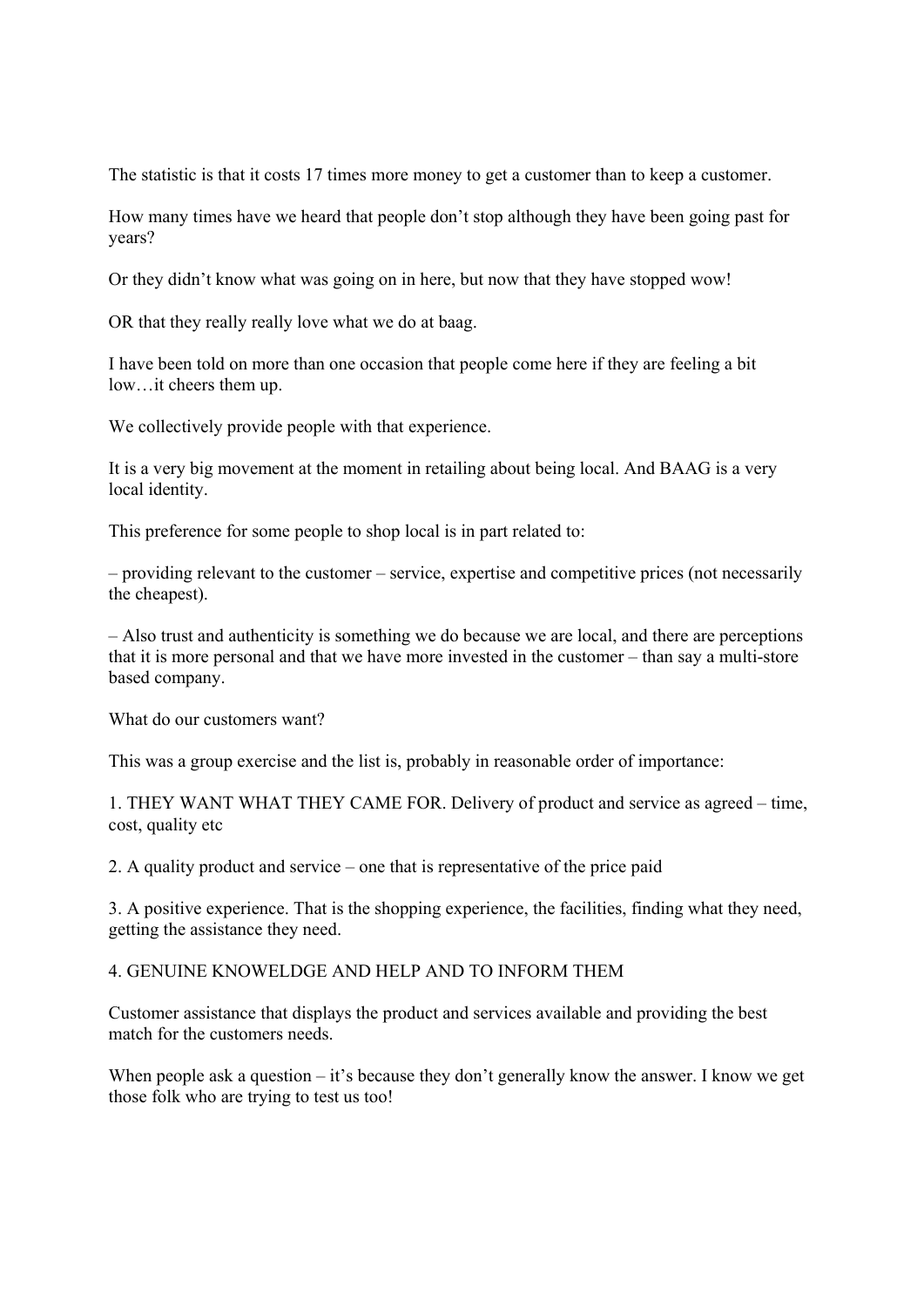5. The customer wants us to know our limitations – under promise and over deliver.

Another way to describe this is to know what it is we can and do deliver.

We don't promise a date for when a plant or other product will be available unless we are very confident.

And we don't promise a price unless we know it for sure. And if we do agree to a price let people know so we don't get that wrong later on.

Also, THE CUSTOMER perceives two types of promises when they come to Baag.

– The ones we make when we are dealing with them directly

– and the one's that Baag makes as a part of us being in business.

Baag policy in the staff handbook covers the area of over servicing. Which seems to relate to when some customers are using our time at the expense of others – we are a limited resource.....

We know some customers are draining and I will go into this a bit more with the nursery crew, but it is good to keep in mind that most people are easy to help, a few cost us more in time and energy.

#### WHAT DO CUSTOMERS NOT WANT?

– NEGATIVITY – the customer feels we aren't trying to help

– Lack of knowledge – when we don't know the information they need to make an informed decision – of course ask a colleague or offer to research it and call them back

– Lack of interaction with staff

– Lack of follow through by staff

Why do customer leave?

1% die 3% change location 5% make other relationships 9% go to the competition 14% are dissatisfied

68% due to sales person's indifference

The BEST Deal

Our new customer genuinely doesn't understand that we offer something they want more than the cheapest price.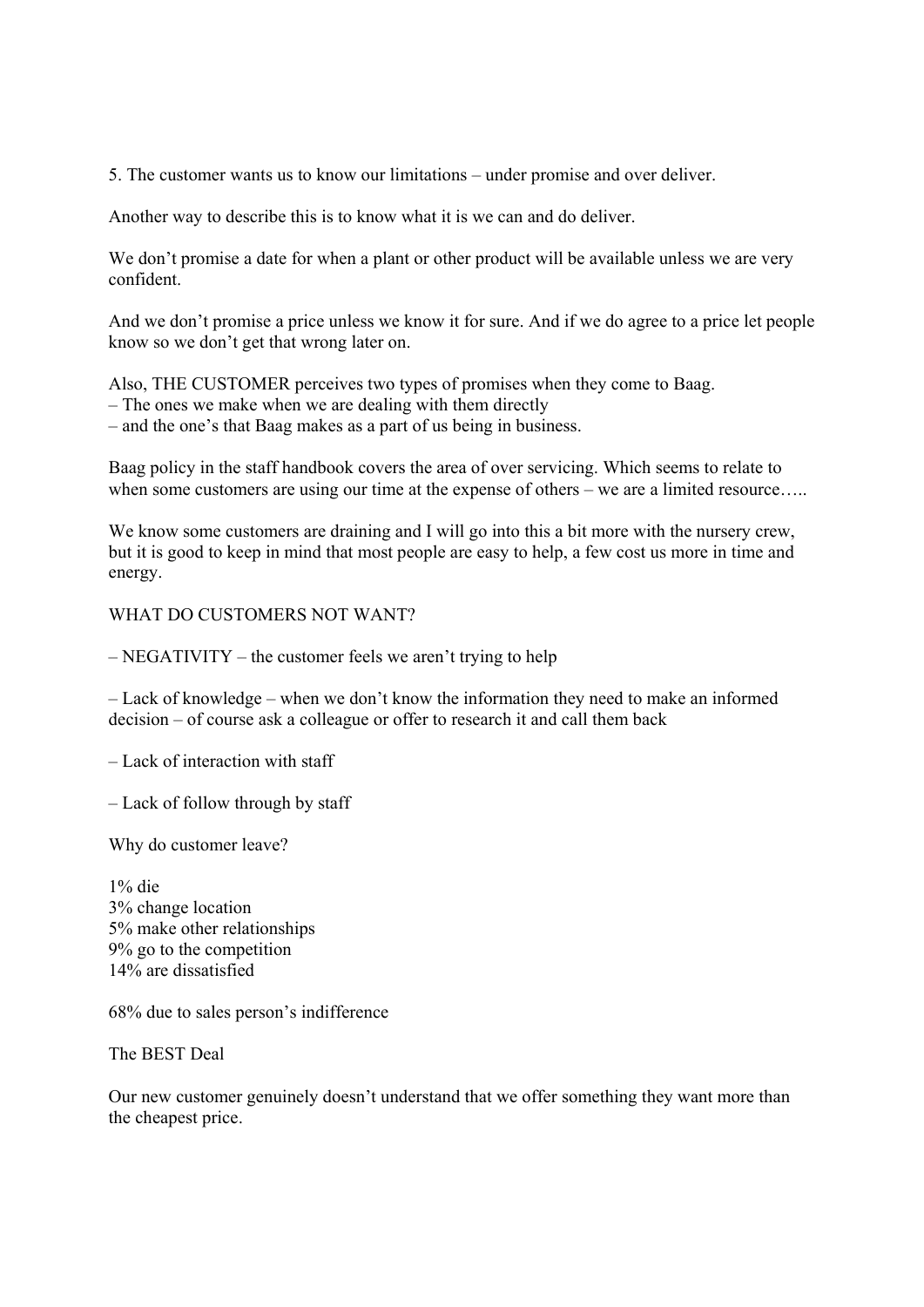I reckon we offer the best deal in town.

Because we are empowered to both help and not mislead the customer.

We have the best and most thoughtful attitude to customer help/care/service.

We don't have to sell them something! And we can sell them less or smaller plants.....

We ask enough questions to be sure they get the best result. That is actually what they are coming for!

How to build rapport to give the best deal – The psychology of rapport

Smile with welcome and body language, all build rapport that is where a customer feels we understand what they need.

We communicate in three main ways – Verbally, Visually and Vocally

Importantance level is  $8\%$  – Verbal – the words that we use importantance level is 55% -Visual – what they see in our behaviors and body language importantance level is 37% – Vocal – the modulation, tone and volume of our voices

Active listening is generally thought to be a really helpful tool.

- Eye contact
- Nodding head
- Not interrupting
- Giving feedback that you are listening not being distracted

The customer may not actually have any idea – this is where we use questions and anticipation to help.

Some questions to help might include….

- 1. What do you want your plant to do in the garden? ( eg. screening, fruiting, edible, evergreen)
- 2. How much plant maintenance do you want to do? (eg. every day, once a year? etc)
- 3. What is your garden bed like or is it for a pot?
- 4. Would you like a native plant?

#### THE EXPERIENCE

The experience our customers want….

We are lucky we have a fun and funky image, this is memorable and differentiates us in the market.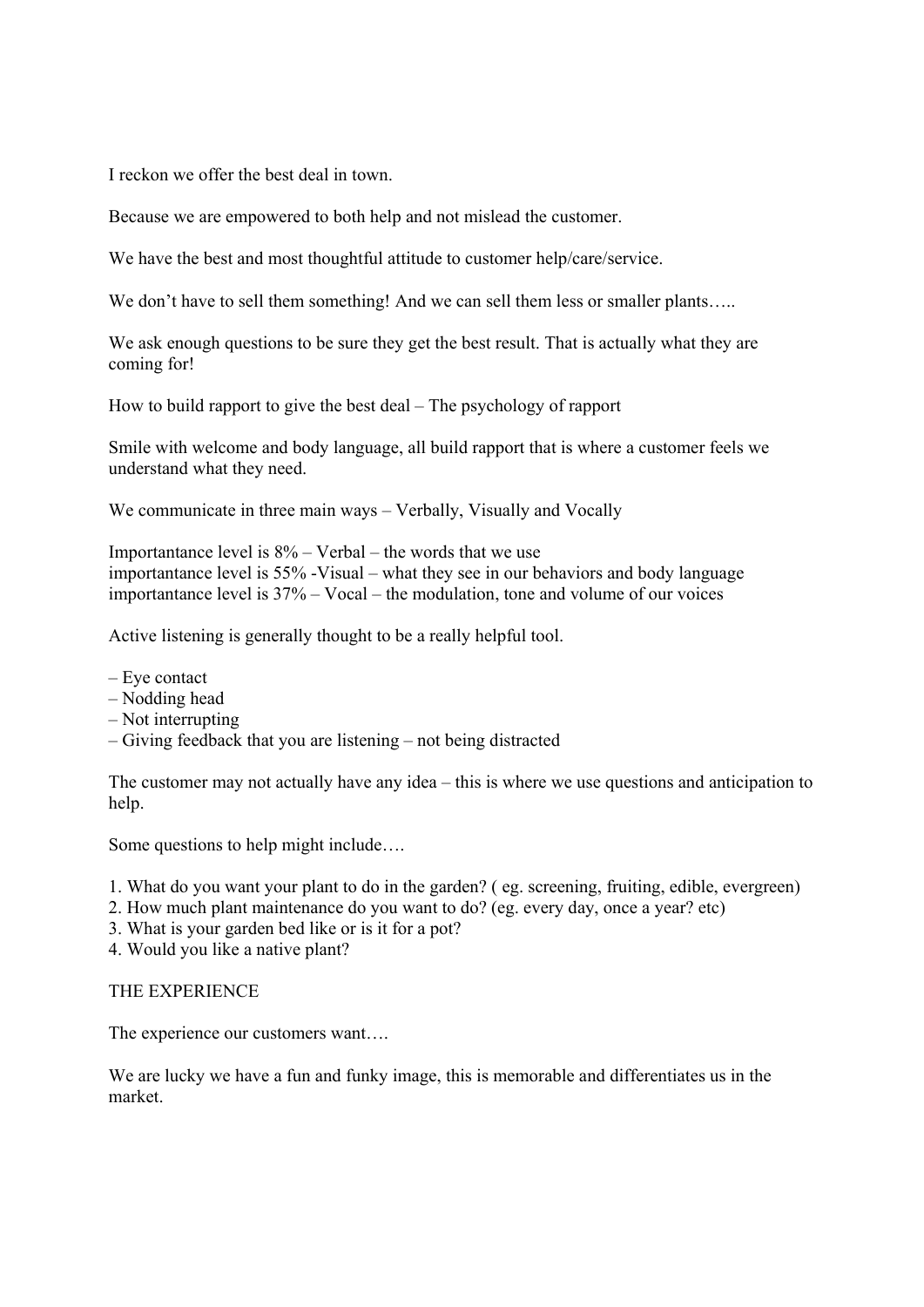The experience is made up of…

1. The first impression – as already discussed.

2. We must Deliver our product and service as 'promised'.

3. Customers have an unsaid expectation now that we will anticipate what they need and set about fulfilling it. This comes back to us having the expertise to help them

4. Leaving a lasting impression – of a positive nature

5. Seamless service delivery. Essentially everyone is feeling under the pump in their lives and they want easy solutions, not stress.

6. To ensure satisfaction, we rectify mistakes simply and quickly – and the customer now always expects compensation – Refer to Paul! IT could just be a free punnet or a small discount – we don't have to go over board but they do expect some sort of 'make-it up to them'.

CONTINUTIY OF SERVICE – REALLY IMPORTANT ONE – seamless hand over form one person to another

– give the information to the other staff member so they can continue to help with customer – rather than the customer being inconvenienced by having to explain again.

## CONTINUTIY OF SERVICE ALSO MEANS

– that we deliver consistency of approach and interaction. Not too much up and not too much down – just right like for goldilocks.

BAAG Policy Matters

Refunds and Returns

1. No refund or exchange can be made without manager authorization. It is best if the manager of that section authorizes it.

2. All refunds must be clearly explained on a return slip. The initial receipt from the register needs to be attached.

3. A product can be exchanged without a receipt if a manager authorizes this.

4. Faulty products like sprinklers and timers must never be refunded immediately. The section manager will deal with it during the week.

Returns of plant material

1. We don't sell dead plants so, a person will have taken a plant in a condition that will have allowed it to thrive (bareroot is an exception – investigation by a weekday manager will be necessary)

2. It is industry policy to not allow us to return plants (generally speaking ) so we have the same principal for customers. If a plant is returned on the same or next day, and appear in excellent condition (and as though they have not been taken out of the pot!) they can likely be returned or exchanged.